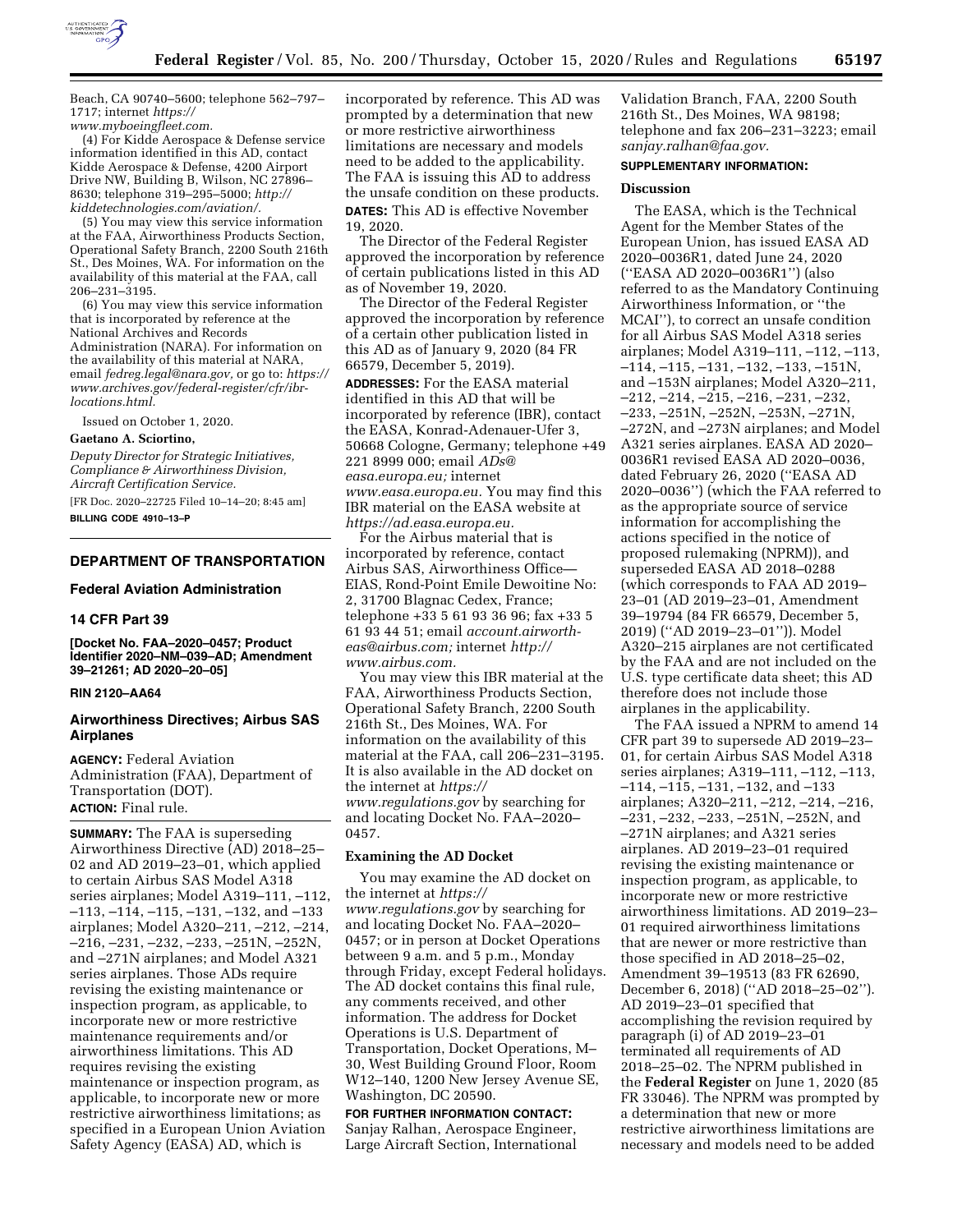to the applicability. The NPRM proposed to require revising the existing maintenance or inspection program, as applicable, to incorporate new or more restrictive airworthiness limitations.

The FAA is issuing this AD to address fatigue cracking, accidental damage, or corrosion in principal structural elements, which could result in reduced structural integrity of the airplane. See the MCAI for additional background information.

#### **Comments**

The FAA gave the public the opportunity to participate in developing this final rule. The following presents the comments received on the NPRM and the FAA's response to each comment.

## **Request To Use Revised EASA AD**

United Airlines (UAL) and American Airlines (AAL) supported the NPRM and asked that the proposed AD refer to EASA AD 2020–0036R1 for accomplishing the required actions (EASA AD 2020–0036, dated February 26, 2020, was referred to in the proposed AD). UAL stated that EASA AD 2020–0036R1 will allow operators to use current requirements and prevent issuing a revised AD to require compliance with the revised EASA AD. AAL also noted that operators should be allowed to use the revised EASA AD.

The FAA agrees with the commenters' requests. EASA AD 2020–0036R1 does not substantively change the requirements of EASA AD 2020–0036. Instead, EASA AD 2020–0036R1 adds credit for EASA AMOC approval 10071736 to EASA AD 2018–0288, and notes that Issue 02 of the ALS has been released. The FAA has changed all references in this AD from EASA AD 2020–0036 to EASA AD 2020–0036R1, added paragraph (l) to this AD to provide credit for Rev 0, and changed subsequent paragraphs of this AD accordingly.

# **Request To Confirm Intent To Allow Use of Later ALS Revisions**

Delta Air Lines (DAL) requested confirmation that the FAA intended to allow the use of later ALS revisions to comply with the proposed AD. The commenter noted that previous ADs required an alternative method of compliance (AMOC) to use a later ALS revision.

The FAA confirms that it intends to allow the use of applicable later ALS revisions to comply with the requirements of this AD. This AD refers to EASA AD 2020–0036R1 as the appropriate source of service information for accomplishing the

required actions. EASA AD 2020– 0036R1 includes the Ref. Publications section, which accepts the use of later approved variations or revisions of the referenced ALS document for compliance. Therefore, applicable later approved ALS revisions are acceptable.

# **Request To Allow AMOC Approval for Alternative Actions or Intervals After Revision of Maintenance or Inspection Program**

DAL requested that paragraph (k) of the proposed AD be changed to also allow alternative actions and intervals after the maintenance and inspection program has been revised, provided that the actions or intervals are approved as an alternative method of compliance (AMOC) in accordance with the procedures specified in paragraph (n)(1) of the proposed AD. Delta provided no reason or justification for the request.

The FAA acknowledges the commenter's request and provides clarification that, if applicable, requesting an AMOC is always an option; therefore, it is not necessary to revise paragraph (k) of this AD. This AD has not been changed regarding this request.

## **Conclusion**

The FAA reviewed the relevant data, considered the comments received, and determined that air safety and the public interest require adopting this final rule with the change described previously and minor editorial changes. The FAA has determined that these minor changes:

• Are consistent with the intent that was proposed in the NPRM for addressing the unsafe condition; and

• Do not add any additional burden upon the public than was already proposed in the NPRM.

The FAA also determined that these changes will not increase the economic burden on any operator or increase the scope of this final rule.

# **Related IBR Material Under 1 CFR Part 51**

EASA AD 2020–0036R1 describes new or more restrictive airworthiness limitations for damage tolerance of airplane structures.

This AD also requires Airbus A318/ A319/A320/A321 Airworthiness Limitations Section (ALS) Part 2– Damage Tolerant Airworthiness Limitation Items (DT–ALI), Revision 07, dated June 13, 2018, which the Director of the Federal Register approved for incorporation by reference as of January 9, 2020 (84 FR 66579, December 5, 2019).

This material is reasonably available because the interested parties have access to it through their normal course of business or by the means identified in the **ADDRESSES** section.

# **Costs of Compliance**

The FAA estimates that this AD affects 1,553 airplanes of U.S. registry. The FAA estimates the following costs to comply with this AD:

The FAA estimates the total cost per operator for the retained actions from AD 2019–23–01 to be \$7,650 (90 workhours  $\times$  \$85 per work-hour).

The FAA has determined that revising the existing maintenance or inspection program takes an average of 90 workhours per operator, although the agency recognizes that this number may vary from operator to operator. In the past, the agency has estimated that this action takes 1 work-hour per airplane. Since operators incorporate maintenance or inspection program changes for their affected fleet(s), the FAA has determined that a per-operator estimate is more accurate than a per-airplane estimate. The FAA estimates the total cost per operator for the new proposed actions to be \$7,650 (90 work-hours  $\times$ \$85 per work-hour).

## **Authority for This Rulemaking**

Title 49 of the United States Code specifies the FAA's authority to issue rules on aviation safety. Subtitle I, section 106, describes the authority of the FAA Administrator. Subtitle VII: Aviation Programs, describes in more detail the scope of the Agency's authority.

The FAA is issuing this rulemaking under the authority described in Subtitle VII, Part A, Subpart III, Section 44701: General requirements. Under that section, Congress charges the FAA with promoting safe flight of civil aircraft in air commerce by prescribing regulations for practices, methods, and procedures the Administrator finds necessary for safety in air commerce. This regulation is within the scope of that authority because it addresses an unsafe condition that is likely to exist or develop on products identified in this rulemaking action.

# **Regulatory Findings**

This AD will not have federalism implications under Executive Order 13132. This AD will not have a substantial direct effect on the States, on the relationship between the national government and the States, or on the distribution of power and responsibilities among the various levels of government.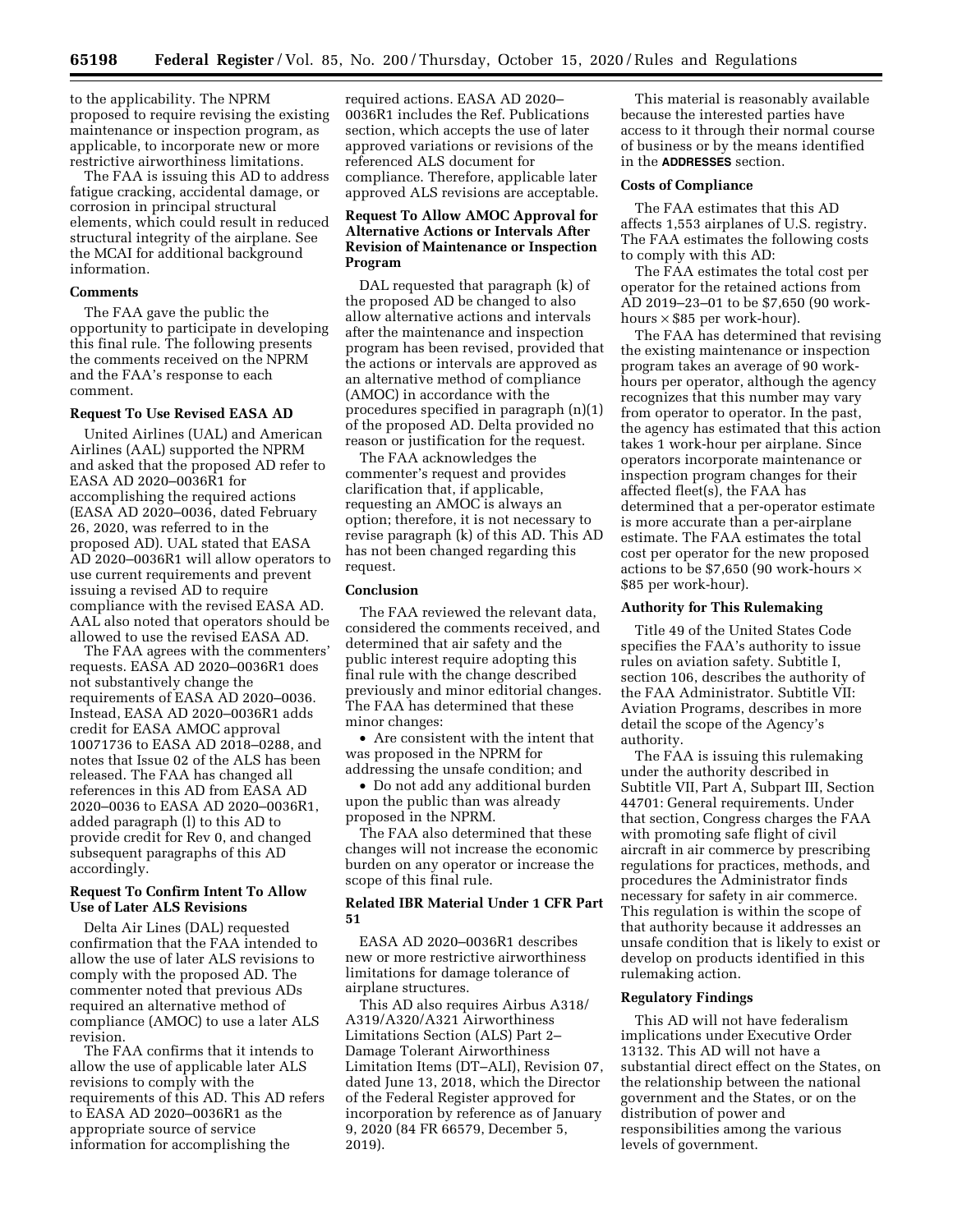For the reasons discussed above, I certify that this AD:

(1) Is not a ''significant regulatory action'' under Executive Order 12866,

(2) Will not affect intrastate aviation in Alaska, and

(3) Will not have a significant economic impact, positive or negative, on a substantial number of small entities under the criteria of the Regulatory Flexibility Act.

## **List of Subjects in 14 CFR Part 39**

Air transportation, Aircraft, Aviation safety, Incorporation by reference, Safety.

## **Adoption of the Amendment**

Accordingly, under the authority delegated to me by the Administrator, the FAA amends 14 CFR part 39 as follows:

# **PART 39—AIRWORTHINESS DIRECTIVES**

■ 1. The authority citation for part 39 continues to read as follows:

**Authority:** 49 U.S.C. 106(g), 40113, 44701.

### **§ 39.13 [Amended]**

 $\blacksquare$  2. The FAA amends § 39.13 by:

■ a. Removing Airworthiness Directive (AD) 2018–25–02, Amendment 39– 19513 (83 FR 62690, December 6, 2018), and AD 2019–23–01, Amendment 39– 19794 (84 FR 66579, December 5, 2019); and

■ b. Adding the following new AD:

**2020–20–05 Airbus SAS:** Amendment 39– 21261; Docket No. FAA–2020–0457; Product Identifier 2020–NM–039–AD.

## **(a) Effective Date**

This AD is effective November 19, 2020.

#### **(b) Affected ADs**

This AD replaces AD 2018–25–02, Amendment 39–19513 (83 FR 62690, December 6, 2018) (''AD 2018–25–02''), and AD 2019–23–01, Amendment 39–19794 (84 FR 66579, December 5, 2019) (''AD 2019–23– 01'').

#### **(c) Applicability**

This AD applies to Airbus SAS airplanes identified in paragraphs (c)(1) through (4) of this AD, certificated in any category, with an original certificate of airworthiness or original export certificate of airworthiness issued on or before October 11, 2019.

(1) Model A318–111, –112, –121, and –122 airplanes.

(2) Model A319–111, –112, –113, –114, –115, –131, –132, –133, –151N, and –153N airplanes.

(3) Model A320–211, –212, –214, –216, –231, –232, –233, –251N, –252N, –253N, –271N, –272N, and –273N airplanes.

(4) Model A321–111, –112, –131, –211, –212, –213, –231, –232, –251N, –251NX, –252N, –252NX, –253N, –253NX, –271N, –271NX, –272N, and –272NX airplanes.

## **(d) Subject**

Air Transport Association (ATA) of America Code 05, Time Limits/Maintenance Checks.

## **(e) Reason**

This AD was prompted by a determination that new or more restrictive airworthiness limitations are necessary. The FAA is issuing this AD to address fatigue cracking, accidental damage, or corrosion in principal structural elements, which could result in reduced structural integrity of the airplane.

### **(f) Compliance**

Comply with this AD within the compliance times specified, unless already done.

## **(g) Retained Maintenance or Inspection Program Revision, With No Changes**

This paragraph restates the requirements of paragraph  $(g)$  of AD 2019–23–01, with no changes. Accomplishing the maintenance or inspection program revision required by paragraph (i) of this AD terminates the requirements of this paragraph.

(1) For airplanes with an original certificate of airworthiness or original export certificate of airworthiness issued on or before June 13, 2018, except for Model A319–151N and –153N airplanes and Model A320–253N, –272N, and –273N airplanes: Within 90 days after January 9, 2020 (the effective date of AD 2019–23–01), revise the existing maintenance or inspection program, as applicable, to incorporate the information specified in Airbus A318/A319/A320/A321 Airworthiness Limitations Section (ALS) Part 2—Damage Tolerant Airworthiness Limitation Items (DT–ALI), Revision 07, dated June 13, 2018.

(2) The initial compliance time for doing the tasks is at the time specified in Airbus A318/A319/A320/A321 Airworthiness Limitations Section (ALS) Part 2—Damage Tolerant Airworthiness Limitation Items (DT–ALI), Revision 07, dated June 13, 2018, or within 90 days after January 9, 2020, whichever occurs later.

#### **(h) Retained Restriction on Alternative Actions and Intervals With a New Exception**

This paragraph restates the requirements of paragraph (h) of AD 2019–23–01, with a new exception. Except as required by paragraph (i) of this AD, after the maintenance or inspection program has been revised as required by paragraph (g) of this AD, no alternative actions (*e.g.,* inspections) or intervals may be used unless the actions or intervals are approved as an alternative method of compliance (AMOC) in accordance with the procedures specified in paragraph (m)(1) of this AD.

## **(i) New Maintenance or Inspection Program Revision**

Except as specified in paragraph (j) of this AD: Comply with all required actions and compliance times specified in, and in accordance with, European Union Aviation Safety Agency (EASA) AD 2020–0036R1, dated June 24, 2020 (''EASA AD 2020– 0036R1''). Accomplishing the maintenance or inspection program revision required by this

paragraph terminates the requirements of paragraph (g) of this AD.

#### **(j) Exceptions to EASA AD 2020–0036R1**

(1) The requirements specified in paragraphs (1) and (2) of EASA AD 2020– 0036R1 do not apply to this AD.

(2) Paragraph (3) of EASA AD 2020– 0036R1 specifies revising ''the AMP'' within 12 months after its effective date, but this AD requires revising the existing maintenance or inspection program, as applicable, to incorporate the ''tasks and associated thresholds and intervals'' specified in paragraph (3) of EASA AD 2020–0036R1 within 90 days after the effective date of this AD.

(3) The initial compliance times for doing the tasks specified in paragraph (3) of EASA AD 2020–0036R1 are at the applicable ''associated thresholds'' specified in paragraph (3) of EASA AD 2020–0036R1, or within 90 days after the effective date of this AD, whichever occurs later.

(4) The provisions specified in paragraphs (4), (5), and (6) of EASA AD 2020–0036R1 do not apply to this AD.

(5) The ''Remarks'' section of EASA AD 2020–0036R1 does not apply to this AD.

## **(k) New Provisions for Alternative Actions or Intervals**

After the existing maintenance or inspection program has been revised as required by paragraph (i) of this AD, no alternative actions (*e.g.,* inspections) or intervals are allowed unless they are approved as specified in the provisions of the ''Ref. Publications'' section of EASA AD 2020–0036R1.

# **(l) Credit for Original EASA AD**

This paragraph provides credit for actions required by paragraph (i) of this AD, if those actions were performed before the effective date of this AD using EASA AD 2020–0036, dated February 26, 2020.

### **(m) Other FAA AD Provisions**

The following provisions also apply to this AD:

(1) *Alternative Methods of Compliance (AMOCs):* The Manager, Large Aircraft Section, International Validation Branch, FAA, has the authority to approve AMOCs for this AD, if requested using the procedures found in 14 CFR 39.19. In accordance with 14 CFR 39.19, send your request to your principal inspector or local Flight Standards District Office, as appropriate. If sending information directly to the International Section, send it to the attention of the person identified in paragraph (n) of this AD. Information may be emailed to: *[9-AVS-AIR-](mailto:9-AVS-AIR-730-AMOC@faa.gov)[730-AMOC@faa.gov.](mailto:9-AVS-AIR-730-AMOC@faa.gov)* 

(i) Before using any approved AMOC, notify your appropriate principal inspector, or lacking a principal inspector, the manager of the local flight standards district office/ certificate holding district office.

(ii) AMOCs approved previously for AD 2019–23–01 are approved as AMOCs for the corresponding provisions of EASA AD 2020– 0036R1 that are required by paragraph (g) of this AD.

(2) *Contacting the Manufacturer:* For any requirement in this AD to obtain instructions